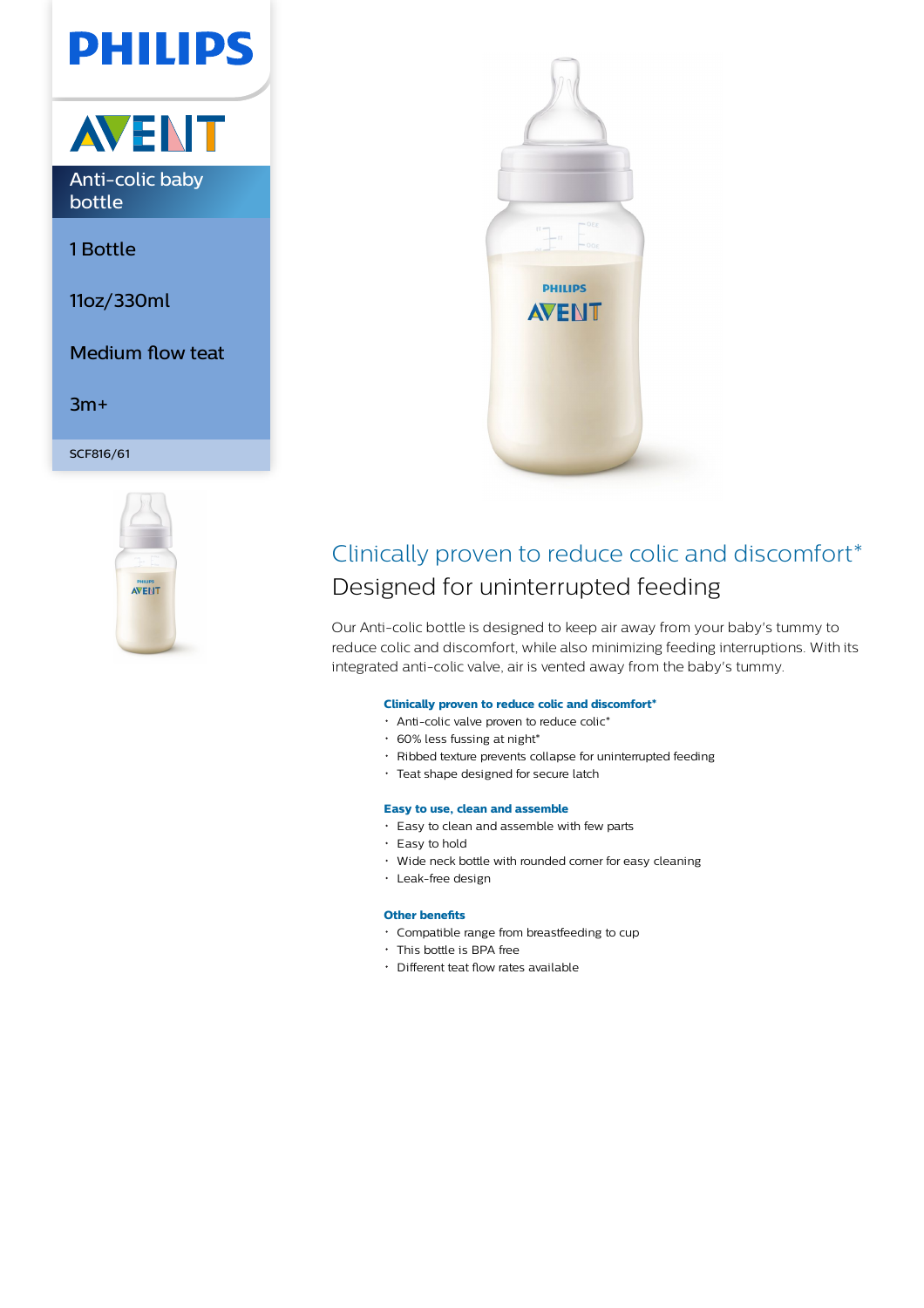## **Highlights**

#### **Less colic**



Our anti-colic valve is designed to keep air away from your baby's tummy to reduce colic and discomfort. As your baby feeds, the valve integrated into the teat flexes to allow air into the bottle to prevent vacuum build up and vents it towards the back of the bottle. It keeps air in the bottle and away from baby's tummy to help reduce colic and discomfort.

#### **Less fussing**

#### Minutes spent fussing (6PM - 6AM)  $40$  $30$  $20$  $10$  $\Omega$  $\Box$  Co **Philips Avent**

Philips Avent Anti-colic bottle reduces fussing. Babies fed with Philips Avent Anti-colic bottles experienced 60% less fussing at night, than babies fed with a competitor's anti-colic bottle.\*

#### **Uninterrupted feeding**



The teat shape allows secure latch and the ribbed texture helps prevents teat collapse for uninterrupted, comfortable feeding.

#### **Secure latch**

Teat shape designed for secure latch



Our Anti-colic bottle has few parts for quick and simple assembly.

#### **Easy to hold**



The unique bottle shape makes this bottle easy to hold and grip in any direction.

#### **Easy to clean**



With its wide neck and fewer parts, our bottle is easier to assemble and to clean quickly and thoroughly.

#### **Leak-free design**

Our Anti-colic bottle is designed to prevent leakage whilst feeding, for a truly enjoyable feeding experience.

#### **Growing up with your baby**

Mix and match our breast pump, bottle and cup parts, and create the product that works for you, when you need it!





Philips Avent Anti-colic bottle is made of BPA free material (PP).

#### **Fits your baby's growing needs**



The Philips Avent Anti-colic bottle range offers different teat flow rates to keep up with your baby's growth. Remember that age indications are approximate as babies develop at different rates. All teats are available in twin packs: Newborn, Slow, Medium, Fast and Variable Flow, and Thick feed.